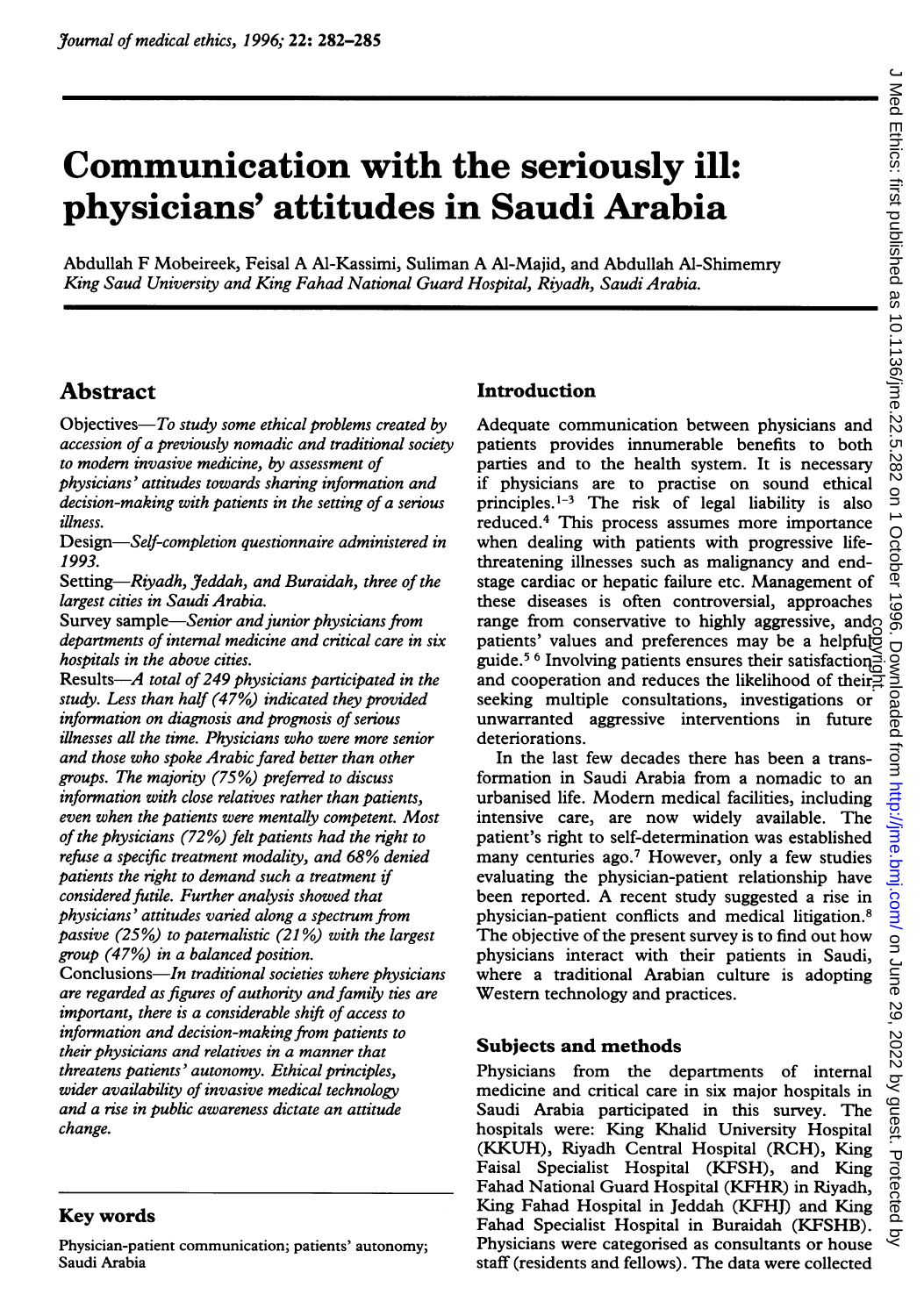| Table 1 Possible determinants of frequency of communication |  |  |
|-------------------------------------------------------------|--|--|
|-------------------------------------------------------------|--|--|

| Variable      | All the<br>time | Most of<br>the time | Sometimes or<br>occasionally | *p<br>value |
|---------------|-----------------|---------------------|------------------------------|-------------|
| Rank:         |                 |                     |                              |             |
| Consultants   |                 | $61(58%)$ 36 (34%)  | 9(8%)                        | < 0.01      |
| House staff   |                 | 55 (38%) 61 (43%)   | 27 (19%)                     |             |
| Speak Arabic: |                 |                     |                              |             |
| Yes           |                 | 95 (49%) 69 (36%)   | 30 (15%)                     | >0.05       |
| No            |                 | 17 (34%) 27 (54%)   | 6(12%)                       |             |
| Age (years):  |                 |                     |                              |             |
| $\leq 40$     |                 | 59 (44%) 53 (39%)   | 23 (17%)                     | > 0.05      |
| >40           |                 | 48 (57%) 27 (32%)   | $9(11\%)$                    |             |
| Religion:     |                 |                     |                              |             |
| Muslim        | 95 (45%)        | 83 (40%)            | 32 (15%)                     | > 0.05      |
| Others        |                 | 21 (55%) 14 (37%)   | 3(8%)                        |             |

\*p was determined using chi-square.

Table 2 Patients' rights for treatment: physicians' responses

| Can the patient<br>refuse a treatment? | Can the patient request aggressive<br>treatment if futile? |                      |                       |
|----------------------------------------|------------------------------------------------------------|----------------------|-----------------------|
|                                        | <b>Yes</b>                                                 | No                   | Total                 |
| Yes<br>No                              | 62(25%)<br>17(7%)                                          | 115 (47%)<br>53(21%) | 177 (72%)<br>70 (28%) |
| Total                                  | 79 (32%)                                                   | 168 (68%)            | 247 (100%)            |

throughout 1993. The structured questionnaire used for data collection is attached as appendix 1. The questionnaire, which was anonymous, was completed before or shortly after main departmental meetings where the topics discussed were not related to the subject of the study. All eligible physicians who attended filled in the questionnaires. The statistical significance of the relationship of physicians' rank, ability to speak the Arabic language, age, and religion were investigated by chisquare test.

#### Results

A total of 249 physicians completed the questionnaire; <sup>61</sup> from KKUH, 39 from RCH, 27 from KFHR, 32 from KFSH, 56 from KFHJ and 34 from KFSHB. Consultants were 106 (43%) and house staff 143 (57%). Most physicians (170 or 69%) were from Middle Eastem Arabian countries, while the remainder were mainly from the Indian sub-continent and Africa. Only 116 physicians (47%) indicated that they provided information on the diagnosis and prognosis of serious diseases. The result (table 1) suggested that consultants communicated better than house staff  $(p<0.01)$ , and those who spoke Arabic fared better than those who did not (chi-square was  $5.70, 0.05 < P < 0.1$ ). Most physicians (75%) preferred to talk with close family members, even when dealing with competent patients. There was no significant difference between physicians from the Middle East and others  $(0.50 > p > 0.10)$ . As for patients' rights to treatment (table 2), 177 physicians (72%) thought patients should be able to refuse specific treatments recommended by the physician, while the rest (28%) denied patients this right. Also, 79 (32%) acknowledged patients' right to demand such treatment even if it was considered futile by physicians, while 168 (68%) denied patients this right. Further analysis showed that 25% of physicians thought patients had both the right to refuse aggressive treatment and the right to demand it, even if it was considered futile by physicians. However, 21% believed the decision should be left entirely to the physician. The largest group (47%) acknowledged the patients' right to refuse treatment but denied their right to have futile treatment.

#### Discussion

In this study less than half of the physicians indicated that they provide information all the time to patients or their families regarding serious lifethreatening illnesses. This is similar to studies in Western countries that revealed that most physicians (60-90%) withhold information from patients with fatal disease.9 Possible reasons for this include emotional pressures, the lengthy time required, or concern that this may upset the patients.<sup>1910</sup> Many patients would, therefore, be unable to participate in medical decisions or plan any necessary social  $\alpha$ adjustment. Previous studies have shown that patients wish to know and to be involved.<sup>9-12</sup> Most of the evidence suggests that no harm would result if  $\bar{F}$ the discussions were conducted in the appropriate manner. $9-12$  House staff were less likely to discuss this information with patients than consultants. This could be because they feel less experienced to handle such a sensitive task and therefore delegate it to consultants. Duffy et al made similar observations on a study of their house staff.'3 Linguistic differences can form a barrier to communication,<sup>9 14</sup> and this was again evident in our study, although the P value was just short of the  $0.05$  significance level. copyright.

In addition, three-quarters of physicians preferred discussing the medical problems with the family rather than the patient concerned even when the patient was mentally competent. Physicians could be relying on the strong family links present in Arabian communities, leaving close family members to decide what they feel is best for the patient. This contrasts with practice in Western countries where such an approach would be considered to undermine patients' autonomy.<sup>1-3</sup> Miles et al suggested that physicians and families often underestimate patients' ability to handle these situations.'5 Decisions made by family members are influenced by emotional factors such as feelings of guilt or denial – and at times by self-serving motivations.<sup>15</sup> Finally, health values are not predicted accurately by patients' surrogates.'6 Ethical principles, therefore, dictate that while family members should be kept well informed, their wishes should not override the wishes of the competent patient. $1-3$  15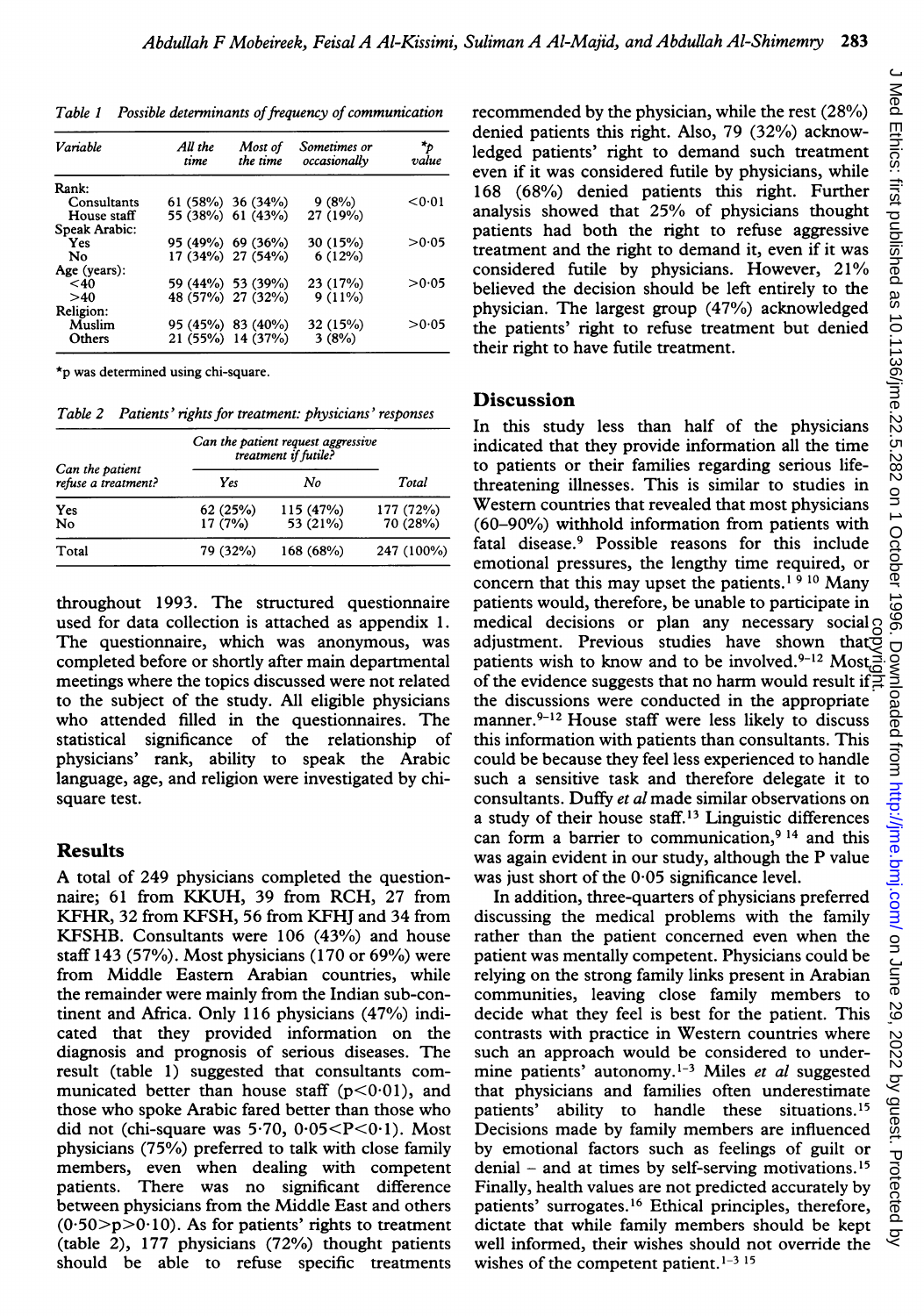The essence of the communication process is to allow patients to plan with physicians for suitable management strategies. Patients' rights to refuse or request a particular therapy (termed negative and positive rights respectively) against physicians' recommendation have been the focus of many ethical discussions and legal disputes.<sup>17</sup> Patients' autonomy is now an established principle of clinical practice in many Western countries. In this study 177 (72%) physicians thought patients had the right to refuse aggressive treatments, and 168 (68%) thought that patients did not have the right to demand such treatment if physicians considered it futile. On further analysis of these responses physicians could be categorised into four groups. These were: 1) Sixty-two physicians (25%) who adopted a passive role, giving patients unlimited autonomy and thereby undermining physicians' integrity; 2) Fifty-three physicians (21%) who were at the other end of the spectrum, with a paternalistic attitude, leaving all decisions to physicians; 3) The largest group 115 (47%) who were in a balanced position, acknowledging patients' autonomy but defining a limit based on their professional judgment; 4) A minority <sup>17</sup> (7%) who thought that treatment should be given regardless of either the physician's or the patient's wishes.

Limitations are bound to occur in this type of study which uses a questionnaire as the only mode of data collection, and it is therefore only a preliminary survey. None the less, there is evidence to suggest a lack of effective communication between physicians and patients with serious illnesses. An attitude change is required since both the current ethical principles and Islamic jurisprudence, which forms the legal and moral basis in Saudi Arabia, emphasise patients' autonomy. It is worth stressing that communication barriers including attitudes, linguistic differences and lack of communication skills, can be overcome or alleviated.' <sup>18</sup> <sup>19</sup> Studies looking at ways to improve communication and addressing patients and relatives, and seeking the views of the public are needed.

#### Acknowledgement

The authors would like to thank Professor Hasan Abu Aisha, Professor Mansour Al-Nozha, and Carol Lambert Withers for suggestions on the study, and Dr Elijah Bamgboye for his statistical advice.

All authors are Consultants in Internal and Pulmonary Medicine. Abdullah F. Mobeireek, MRCP, FCCP, is Assistant Professor in the Division of Pulmonology, the Department of Medicine, College of Medicine, King Saud University. Feisal A Al-Kassimi, MRCP(I), is a Professor, also in the Division of Pulmonology. Suliman A Al-Majid, FRCP(C), is Associate Professor<br>in the same division. Abdullah Al-Shimemrv, in the same division. Abdullah Al-Shimemry, FRCP(C), is Consultant Pulmonologist at the King Fahad National Guard Hospital, which, like King Saud University is in Riyadh, Saudi Arabia.

#### References

- <sup>1</sup> Ruark JE, Raffin TA and the Stanford University Medical Cente Committee on Ethics. Initiating and withdrawing life support; principles and practice in adult medicine. New England Journal of Medicine 1988; 318: 25-30.
- <sup>2</sup> ACCP/SCCM Consensus panel. Ethical and moral guidelines for the initiation, continuation and withdrawal of intensive care. Chest 1990; 97: 949-58.
- 3 ATS. Withholding and withdrawing life sustaining therapy. American Review of Respiratory Diseases 1991; 144: 726-31.
- 4 Roberts DK. Prevention: patient communication. Clinical Obstetrics and Gynecology 1988; 31: 153-61.
- <sup>5</sup> Levine MN, Gafni A, Markham B, MacFarlane D. A bedside decision instrument to elicit patients' preferences concerning adjuvant chemotherapy for breast  $\vec{\theta}$ cancer. Annals of Internal Medicine 1992; 117: 53-8.
- 6 Fine RL. Personal choices: communication between physicians and patients when confronting critical illness. Journal of Clinical Ethics 1991; 2: 57-61.
- <sup>7</sup> Mobarak GMA. Absence of patient's consent. In: Therapy and medical responsibility in Islamic legislation. Damascus: Al-Faraby Pub Co, 1991: 197-208.
- 8 Al-Hajjaj MS. Medical practice in Saudi Arabia: the medico-legal aspect. Saudi Medical Journal 1996; 17: 1-4.
- 9 Waitzkin H. Doctor-patient communication: clinical implications of social scientific research. Journal of the American Medical Association 1984; 252: 2441-6.
- 10 Pfeifer MP, Sidorov JE, Smith AC, et al. The discus sion of end-of-life medical care by primary care patients and physicians: a multi-center study using structured qualitative interviews. *Journal of General* Internal Medicine 1994; 9: 82-8. copyright.
- <sup>11</sup> Finucane TE, Shumway JM, Powers RL, D'Alessandri RM. Planning with elderly outpatients for contingencies of severe illness: a survey and clinical trial. *Journal* of General Internal Medicine 1988; 3: 322-5.
- 12 Kai 1, Ohi G, Yano E, et al. Communication between patients and physicians about terminal care. A survey in Japan. Social Science and Medicine 1993; 36: 1151-9.
- 13 Duffy DL, Hamerman D, Cohen MA. Communication skills of house officers: a study in a medical clinic. Annals of Internal Medicine 1980; 93: 354-7.
- 14 Crisp AH, Edwards WJ. Communication in medical practice across ethnic boundaries. Postgraduate Medical Journal 1989; 65: 150-5.
- 15 Miles SH, Cranford R, Schultz AL. The do-not-resuscitate order in a teaching hospital, considerations and a suggested policy. Annals of Internal Medicine 1982; 96: 660-4.
- 16 Tsevat J, Cook EF, Green ML, et al. Health values of the seriously ill. Annals of Internal Medicine 1995; 122: 514-20.
- 17 Brett AS, McCullough LB. When patients request specific interventions: defining the limits of the physician's obligation. New England Journal of Medicine 1986; 315: 1347-51.
- 18 Neighbour R. The inner apprentice: an awareness-central approach to vocational training for general practice. Lancaster: Kluwer, 1992.
- 19 Crisp AH. Undergraduate training for communication in medical practice. Journal of the Royal Society of Medicine 1986; 79: 568-74.